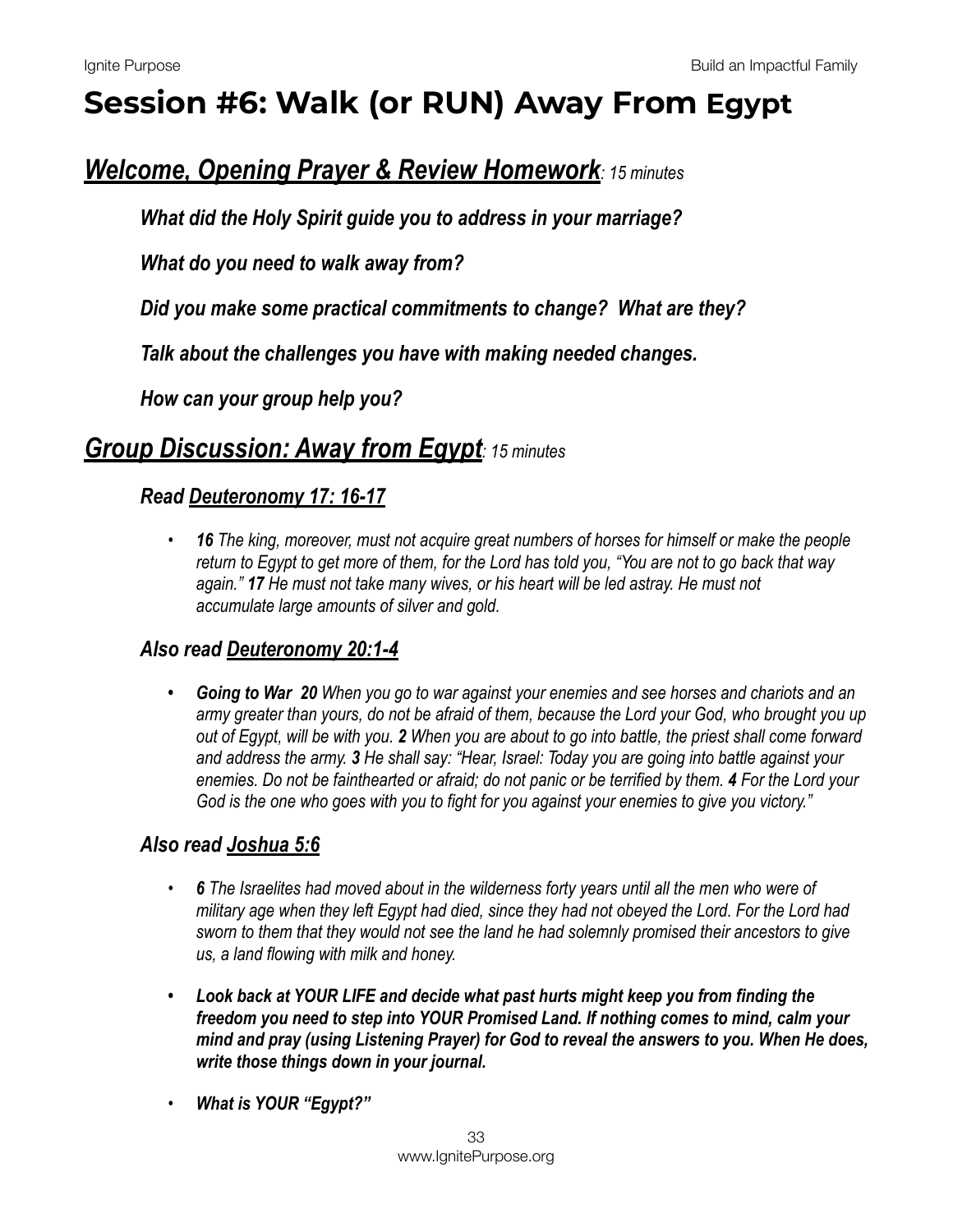## *Read [Proverbs 3:5-7](https://www.biblegateway.com/passage/?search=Proverbs+3:5-7&version=NIV)*

- *• 5 Trust in the Lord with all your heart and lean not on your own understanding; 6 in all your ways submit to him, and he will make your paths straight. 7 Do not be wise in your own eyes; fear the Lord and shun evil.*
- *• What is God telling you through these passages?*

#### *Read [Deuteronomy 11:26-28](https://www.biblegateway.com/passage/?search=Deuteronomy+11:26-28&version=NIV)*

- *• 26 See, I am setting before you today a blessing and a curse— 27 the blessing if you obey the commands of the Lord your God that I am giving you today; 28 the curse if you disobey the commands of the Lord your God and turn from the way that I command you today by following other gods, which you have not known.*
- *• As you think through this study so far, how are you receiving your blessings and how might you be evoking curses? How are YOU going to press ahead?*

## *Couple's Breakout: 20 minutes*

## *Re-read: [Deuteronomy 17: 16-17](https://www.biblegateway.com/passage/?search=Deuteronomy+17:16-17&version=NIV)*

- **✓** *Look back at YOUR LIFE and discuss what might be holding YOU back from your very own PROMISED LAND. What is YOUR "Egypt?"*
- **✓** *Re-read [Proverbs 3:5-7.](https://www.biblegateway.com/passage/?search=Proverbs+3:5-7&version=NIV) Do you trust God to do the job? Do you think God knows about your concerns?*

Paul reminds us of this in **[Ephesians 3:20](https://www.biblegateway.com/passage/?search=Eph++3:20)** *(Read aloud)* so stop running. Stop trying. Stop pushing. Start resting and trusting in Him…*Your Egypt is not too hard for God!* 

**✓** *Discuss the passage and what it means to trust God in your life. Give examples of specific areas that YOU need to submit to God.* 

*Pray together for God to help you identify and remove the "EGYPT" in YOUR life. Each couple should take the time to NAME THEIR EGYPT in prayer and command it to be gone in the name of Jesus. Pray for God's protection this week as the enemy will want to make "EGYPT" look so inviting. Hold each other up in prayer ALL week!*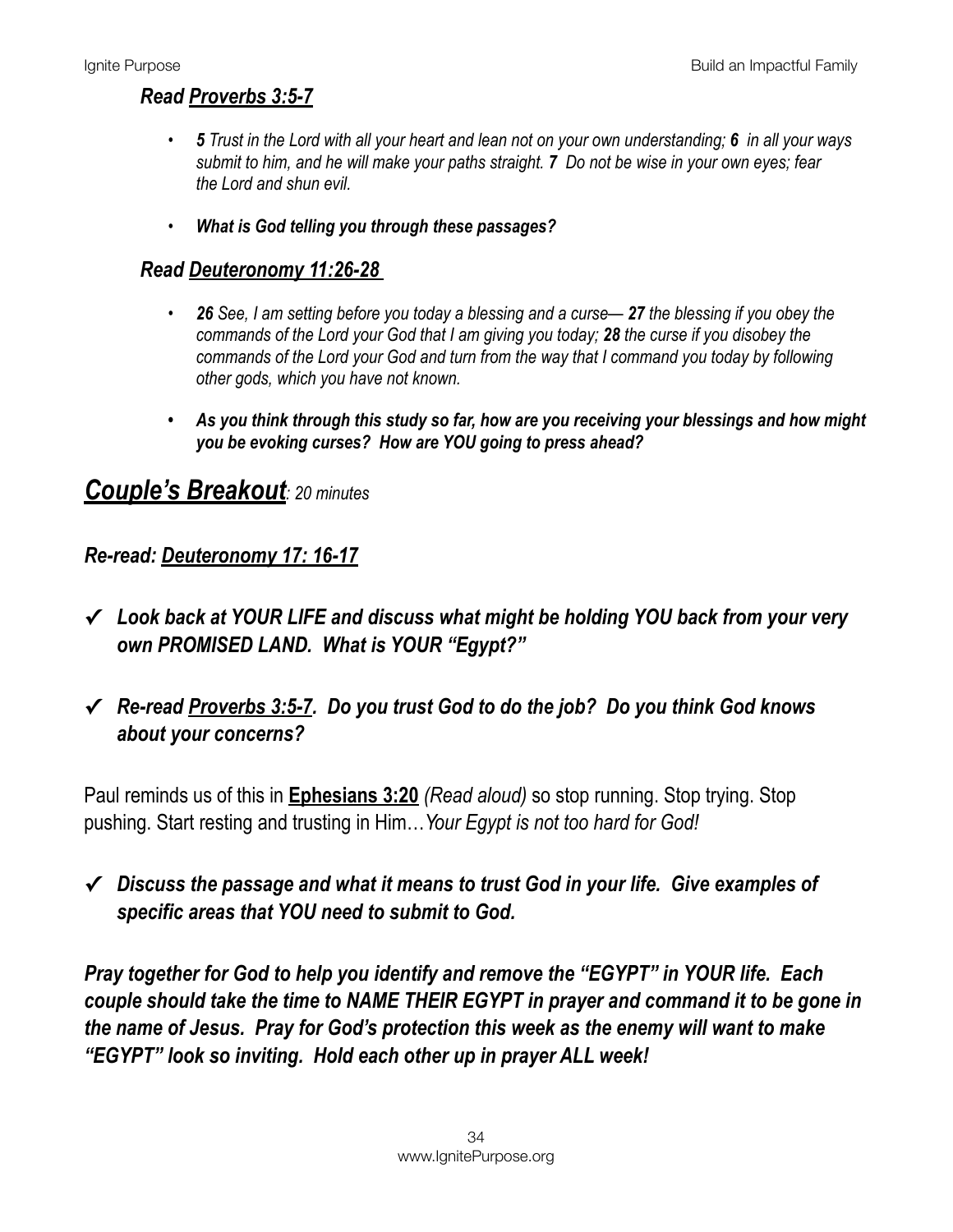## *Group Discussion: Encourage One Another: 5 minutes*

### *Read [Luke 10:38-42](https://www.biblegateway.com/passage/?search=Luke+10:38-42&version=NIV)*

- *• At the Home of Martha and Mary 38 As Jesus and his disciples were on their way, he came to a village where a woman named Martha opened her home to him. 39 She had a sister called Mary, who sat at the Lord's feet listening to what he said. 40 But Martha was distracted by all the preparations that had to be made. She came to him and asked, "Lord, don't you care that my sister has left me to do the work by myself? Tell her to help me!" 41 "Martha, Martha," the Lord answered, "you are worried and upset about many things, 42 but few things are needed—or indeed only one. Mary has chosen what is better, and it will not be taken away from her."*
- *• Distractions abound in the world around us, as we can understand from the Bible's account of Christ's friends Mary and Martha. Shortly before His death, Christ gathered with His disciples. Mary and Martha were both helping to serve the meal, but one of them fell into Satan's "trap of busyness." Mary made the most of her opportunity to hear from the Messiah one more time, while Martha was distracted with much serving.*

\_\_\_\_\_\_\_\_\_\_\_\_\_\_\_\_\_\_\_\_\_\_\_\_\_\_\_\_\_\_\_\_\_\_\_\_\_\_\_\_\_\_\_\_\_\_\_\_\_\_\_\_\_\_\_\_\_\_\_\_\_\_\_\_\_\_\_\_\_\_\_\_\_\_\_\_\_\_\_\_\_\_\_\_\_\_\_\_\_\_\_\_

\_\_\_\_\_\_\_\_\_\_\_\_\_\_\_\_\_\_\_\_\_\_\_\_\_\_\_\_\_\_\_\_\_\_\_\_\_\_\_\_\_\_\_\_\_\_\_\_\_\_\_\_\_\_\_\_\_\_\_\_\_\_\_\_\_\_\_\_\_\_\_\_\_\_\_\_\_\_\_\_\_\_\_\_\_\_\_\_\_\_\_\_

\_\_\_\_\_\_\_\_\_\_\_\_\_\_\_\_\_\_\_\_\_\_\_\_\_\_\_\_\_\_\_\_\_\_\_\_\_\_\_\_\_\_\_\_\_\_\_\_\_\_\_\_\_\_\_\_\_\_\_\_\_\_\_\_\_\_\_\_\_\_\_\_\_\_\_\_\_\_\_\_\_\_\_\_\_\_\_\_\_\_\_\_

\_\_\_\_\_\_\_\_\_\_\_\_\_\_\_\_\_\_\_\_\_\_\_\_\_\_\_\_\_\_\_\_\_\_\_\_\_\_\_\_\_\_\_\_\_\_\_\_\_\_\_\_\_\_\_\_\_\_\_\_\_\_\_\_\_\_\_\_\_\_\_\_\_\_\_\_\_\_\_\_\_\_\_\_\_\_\_\_\_\_\_\_

\_\_\_\_\_\_\_\_\_\_\_\_\_\_\_\_\_\_\_\_\_\_\_\_\_\_\_\_\_\_\_\_\_\_\_\_\_\_\_\_\_\_\_\_\_\_\_\_\_\_\_\_\_\_\_\_\_\_\_\_\_\_\_\_\_\_\_\_\_\_\_\_\_\_\_\_\_\_\_\_\_\_\_\_\_\_\_\_\_\_\_\_

\_\_\_\_\_\_\_\_\_\_\_\_\_\_\_\_\_\_\_\_\_\_\_\_\_\_\_\_\_\_\_\_\_\_\_\_\_\_\_\_\_\_\_\_\_\_\_\_\_\_\_\_\_\_\_\_\_\_\_\_\_\_\_\_\_\_\_\_\_\_\_\_\_\_\_\_\_\_\_\_\_\_\_\_\_\_\_\_\_\_\_\_

\_\_\_\_\_\_\_\_\_\_\_\_\_\_\_\_\_\_\_\_\_\_\_\_\_\_\_\_\_\_\_\_\_\_\_\_\_\_\_\_\_\_\_\_\_\_\_\_\_\_\_\_\_\_\_\_\_\_\_\_\_\_\_\_\_\_\_\_\_\_\_\_\_\_\_\_\_\_\_\_\_\_\_\_\_\_\_\_\_\_\_\_

\_\_\_\_\_\_\_\_\_\_\_\_\_\_\_\_\_\_\_\_\_\_\_\_\_\_\_\_\_\_\_\_\_\_\_\_\_\_\_\_\_\_\_\_\_\_\_\_\_\_\_\_\_\_\_\_\_\_\_\_\_\_\_\_\_\_\_\_\_\_\_\_\_\_\_\_\_\_\_\_\_\_\_\_\_\_\_\_\_\_\_\_

\_\_\_\_\_\_\_\_\_\_\_\_\_\_\_\_\_\_\_\_\_\_\_\_\_\_\_\_\_\_\_\_\_\_\_\_\_\_\_\_\_\_\_\_\_\_\_\_\_\_\_\_\_\_\_\_\_\_\_\_\_\_\_\_\_\_\_\_\_\_\_\_\_\_\_\_\_\_\_\_\_\_\_\_\_\_\_\_\_\_\_\_

\_\_\_\_\_\_\_\_\_\_\_\_\_\_\_\_\_\_\_\_\_\_\_\_\_\_\_\_\_\_\_\_\_\_\_\_\_\_\_\_\_\_\_\_\_\_\_\_\_\_\_\_\_\_\_\_\_\_\_\_\_\_\_\_\_\_\_\_\_\_\_\_\_\_\_\_\_\_\_\_\_\_\_\_\_\_\_\_\_\_\_\_

*Which one do YOU relate to?*

*Homework Review & Closing Prayer: 5 minutes*